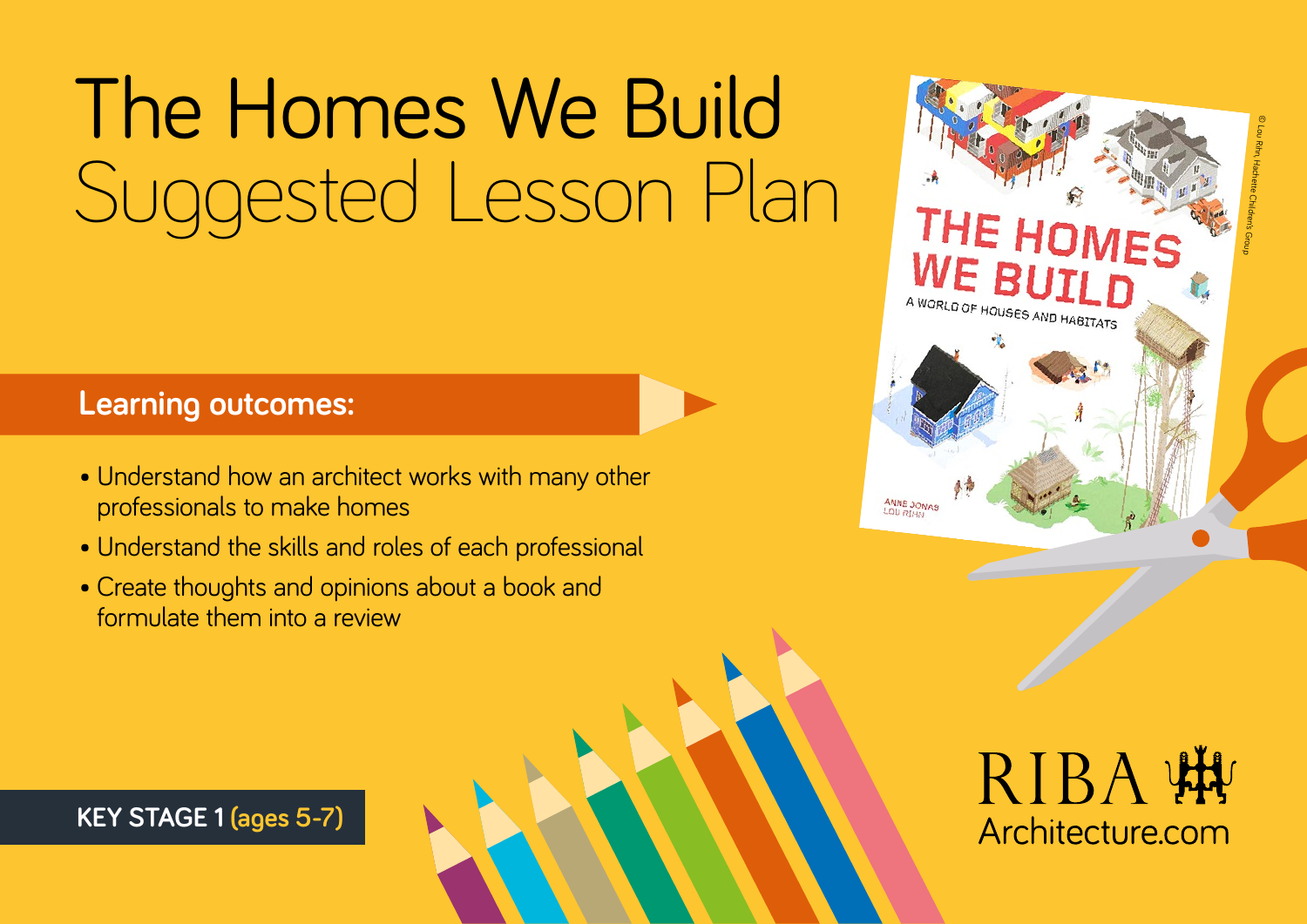| <b>Time</b> | <b>Task</b>                                                                                                                                                                                                                                                                                                               | <b>Materials needed</b>                       | Curriculum or skill development                                                                                                                                                                                                                          |
|-------------|---------------------------------------------------------------------------------------------------------------------------------------------------------------------------------------------------------------------------------------------------------------------------------------------------------------------------|-----------------------------------------------|----------------------------------------------------------------------------------------------------------------------------------------------------------------------------------------------------------------------------------------------------------|
| 5 mins      | Introduce the Learning Outcomes and ask the<br>following questions;<br>• What do they think the difference is between a house<br>and a home?<br>• Who do they think makes a home?                                                                                                                                         |                                               | Develop critical thinking and learn the difference<br>between two similar words - house and home.                                                                                                                                                        |
| 5 mins      | Go through the Glossary sheet with pupils.<br>Get them to repeat each new word and air draw the<br>letters in each word.                                                                                                                                                                                                  | • Glossary Sheet<br>• Interactive Whiteboard. | Reading<br>Discussing word meanings, linking new meanings<br>to those already known.                                                                                                                                                                     |
| 10 mins     | Ask pupils to complete the Building People Worksheet.                                                                                                                                                                                                                                                                     | • Building People Worksheet<br>• Pencils.     | <b>Reading</b><br>Recognising new vocabulary with visual aids.                                                                                                                                                                                           |
| 10 mins     | Read a section of 'The Homes We Build' to students.<br>Before beginning, ask pupils to guess what they think<br>the book will include. Try and draw attention to the<br>following things when reading.<br>• The order things are being done<br>• That lots of people are working together<br>• The materials being shown. | • The Homes we Build book.                    | Comprehension<br>Develop pleasure in reading, motivation to read,<br>vocabulary and understanding by:<br>• listening to and discussing a wide range of<br>poems, stories and non-fiction at a level beyond<br>that at which they can read independently. |

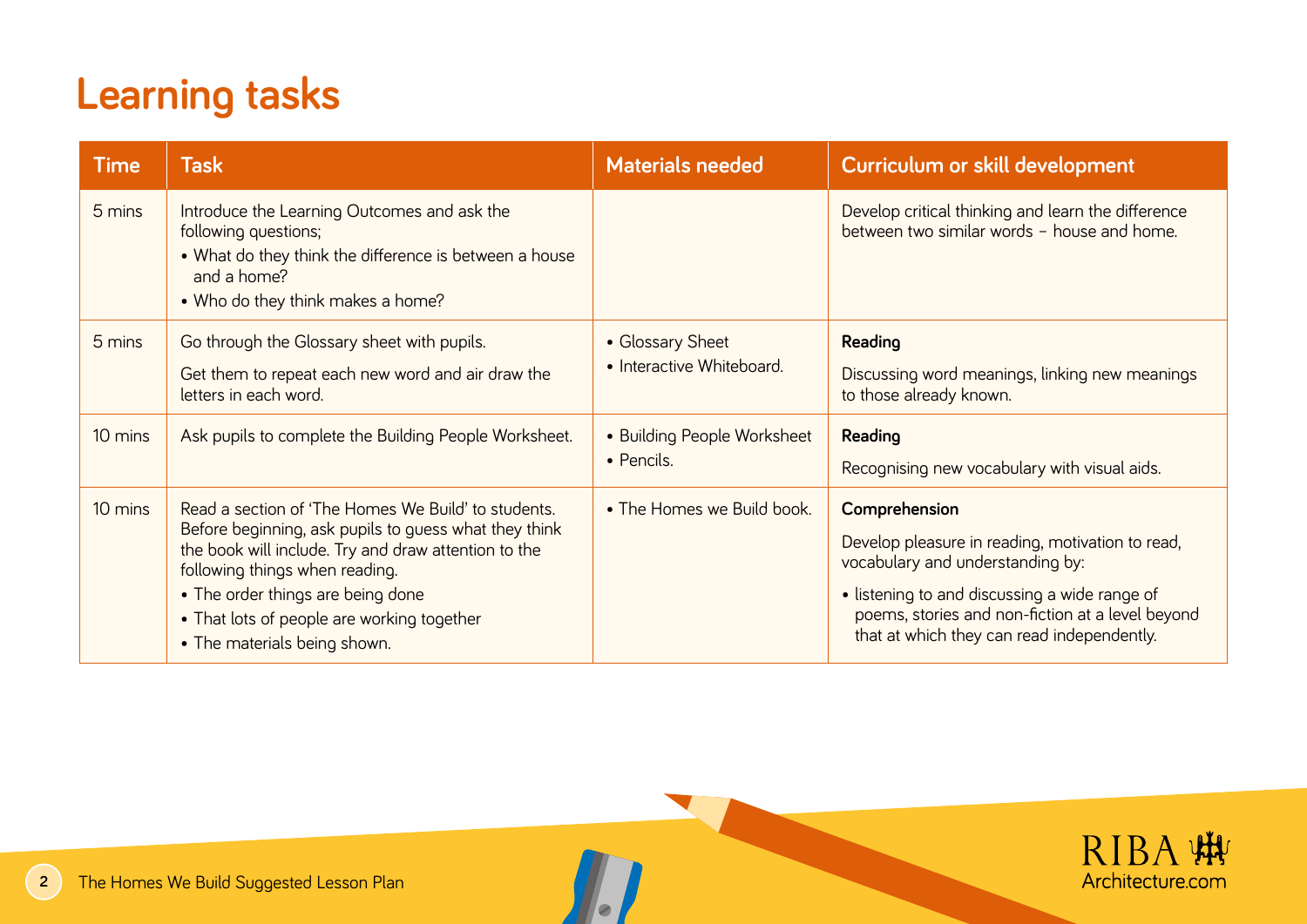| <b>Time</b> | <b>Task</b>                                                                                                                                                                                                                                                                                                    | <b>Materials needed</b>    | Curriculum or skill development                                                                                                                                                                                                                                                                                                  |
|-------------|----------------------------------------------------------------------------------------------------------------------------------------------------------------------------------------------------------------------------------------------------------------------------------------------------------------|----------------------------|----------------------------------------------------------------------------------------------------------------------------------------------------------------------------------------------------------------------------------------------------------------------------------------------------------------------------------|
| 10 mins     | Ask pupils the following questions and discuss as<br>a class;<br>• Was this book telling a story or giving information?<br>• What did they learn from it?<br>• What part of the build would they like to do and why?<br>• Is building a home a quick or slow process?<br>• Can men and women both do the work? | • The Homes We Build book. | Comprehension<br>• discussing the significance of the title and events<br>• making inferences on the basis of what is being<br>said and done<br>• participate in discussion about what is read<br>to them, taking turns and listening to what<br>others say<br>• explain clearly their understanding of what is read<br>to them. |
| 5 mins      | Ask pupils in pairs to discuss what they liked about the<br>book and what they didn't like about the book. It could<br>be the pictures, the colours, the learning about the<br>different jobs, how it sounded when read.                                                                                       |                            | Spoken<br>· articulate and justify answers, arguments and<br>opinions.                                                                                                                                                                                                                                                           |



HH H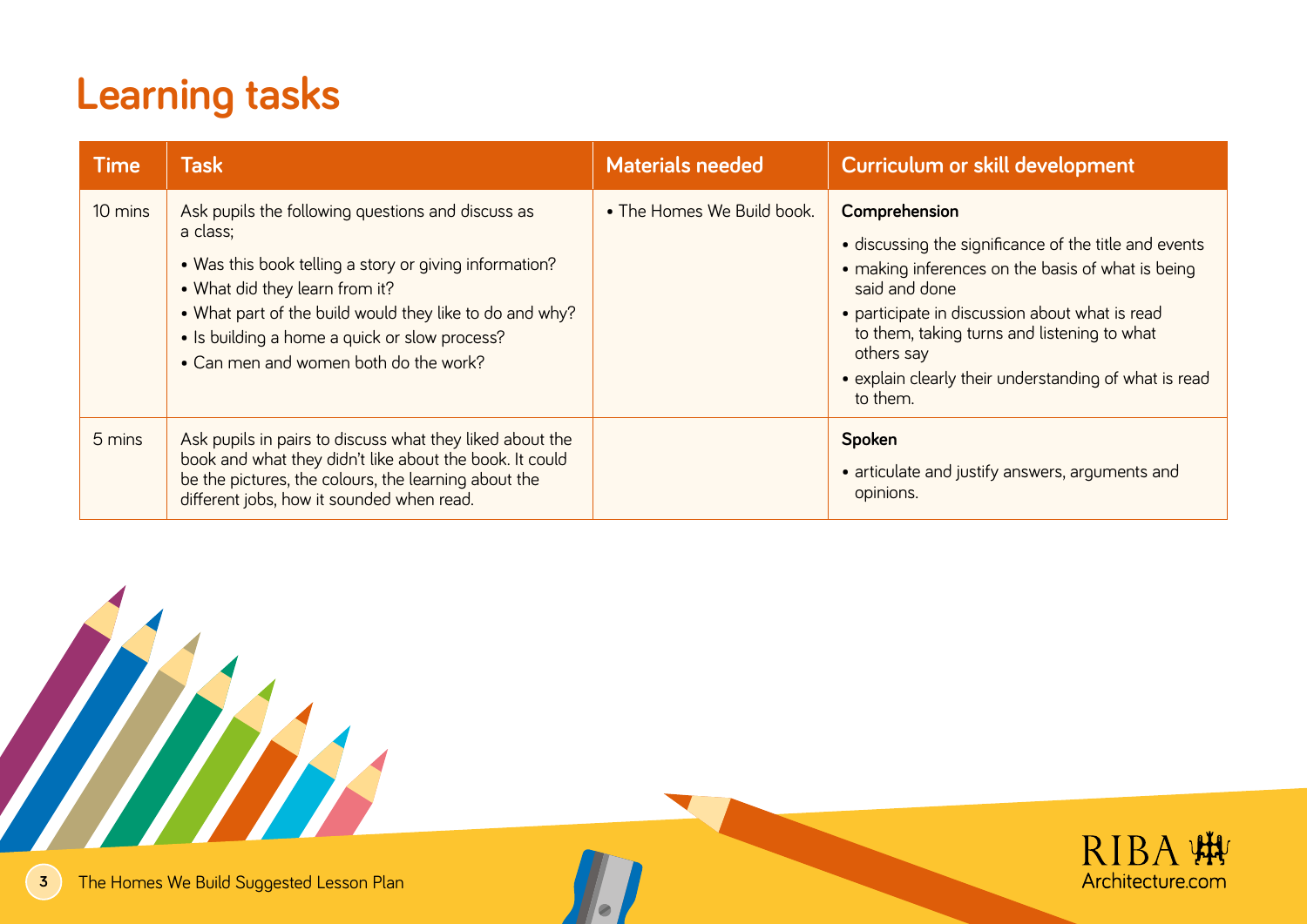| <b>Time</b> | <b>Task</b>                                                                                                                                                                                                                                                                                                                                                                             | <b>Materials needed</b>             | Curriculum or skill development                                                                                                                                                                                                                                                                                                                                                                                                                                                                                                                                                                                                               |
|-------------|-----------------------------------------------------------------------------------------------------------------------------------------------------------------------------------------------------------------------------------------------------------------------------------------------------------------------------------------------------------------------------------------|-------------------------------------|-----------------------------------------------------------------------------------------------------------------------------------------------------------------------------------------------------------------------------------------------------------------------------------------------------------------------------------------------------------------------------------------------------------------------------------------------------------------------------------------------------------------------------------------------------------------------------------------------------------------------------------------------|
| 25 mins     | Ask pupils to complete the Review Card for 'The<br>Homes We Build'. You may need to read options as a<br>class and ask them to tick any they agree with.<br>Optional - record students talking about the book for<br>a more detailed review. Ask them to say whether they<br>liked the story, what their favourite bits were, what they<br>didn't like, if they liked the pictures etc. | • Review Card<br>· Dictaphone/Ipad. | Writing<br>• sequencing sentences to form short narratives<br>• re-reading what they have written to check that it<br>makes sense<br>• develop their understanding of the concepts by;<br>- leaving spaces between words<br>- joining words and joining clauses using 'and'<br>- beginning to punctuate sentences using a<br>capital letter and a full stop, question mark or<br>exclamation mark.<br><b>Handwriting</b><br>• sit correctly at a table, holding a pencil<br>comfortably and correctly<br>• begin to form lower-case letters in the correct<br>direction, starting and finishing in the right place<br>• form capital letters. |

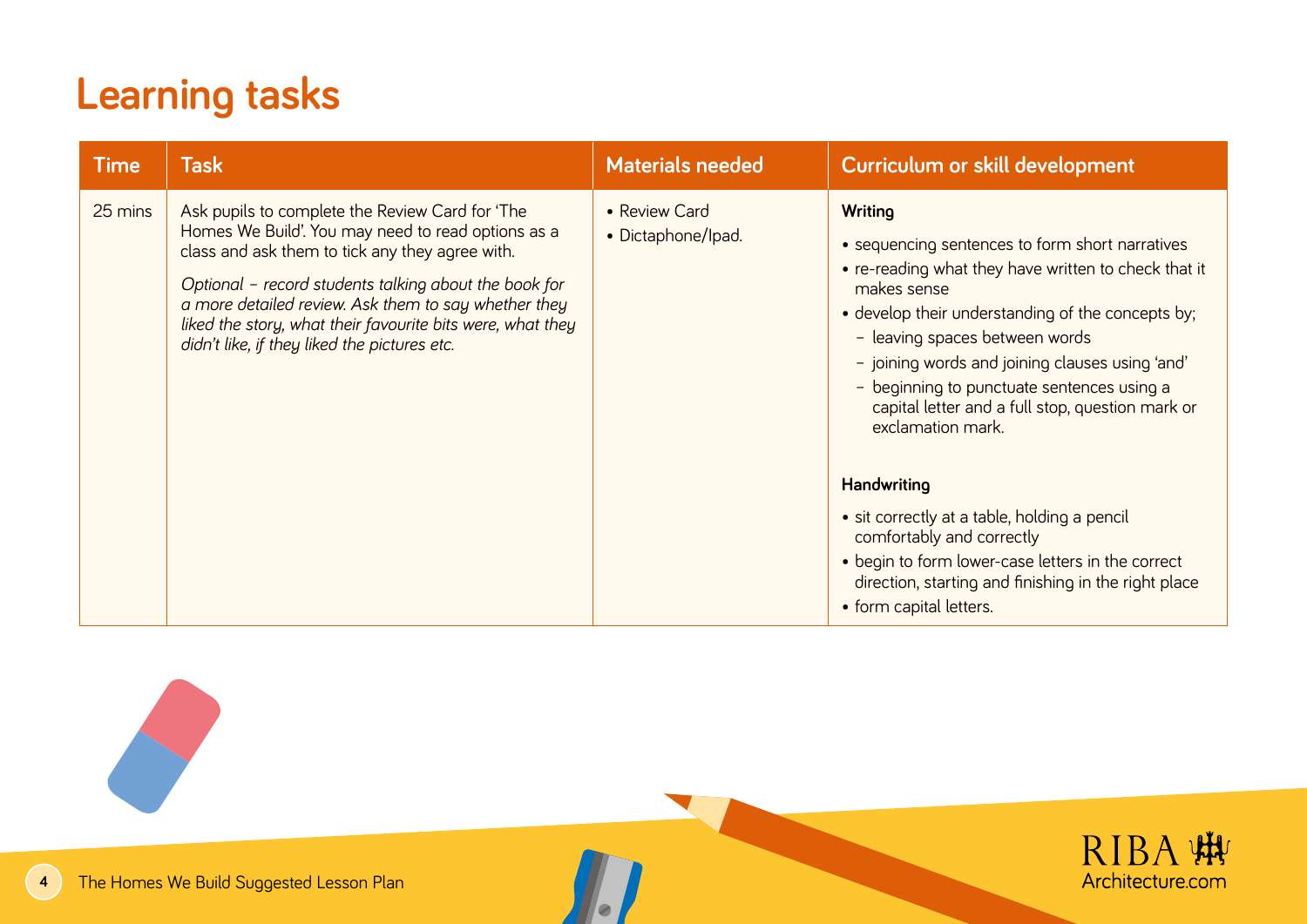| <b>Time</b> | <b>Task</b>                                                                                                                                                                                                                                                                                                                             | <b>Materials needed</b>                                                                 | Curriculum or skill development                                                                                                         |
|-------------|-----------------------------------------------------------------------------------------------------------------------------------------------------------------------------------------------------------------------------------------------------------------------------------------------------------------------------------------|-----------------------------------------------------------------------------------------|-----------------------------------------------------------------------------------------------------------------------------------------|
| 15 mins     | Ask pupils in pairs to try and put in order the building<br>stages cards. They need to put a number in each<br>square to show the order $-1 =$ first, $2 =$ second,<br>$3 =$ third etc.<br>You can ask them to cut them out if you like and then<br>order them.<br>Discuss their answers and give them the correct order.               | • Building Stage Cards -<br>printed out one for<br>each pair<br>• Scissors<br>• Pencil. | Use teamwork and memory to recall information<br>provided in the book they studied.<br>Understand sequential order.                     |
| 5 mins      | Put pupils into groups of five. Ask them each to draw a<br>career card from a hat and give each group a buildings<br>sheet.                                                                                                                                                                                                             | • Building sheet print out<br>(1 per group)<br>• Career card sheet for each<br>group.   | Waiting patiently and following instructions.                                                                                           |
| 15 mins     | Remind pupils of what job each person does.<br>Ask pupils to role play building a house for each of the<br>houses. They need to think about who might do what<br>(based on their career cards). They will need to think<br>about what they might say to each other, who they<br>need to talk to, and what actions they need to act out. |                                                                                         | Participate in discussions, presentations,<br>performances, role play/improvisations and<br>debates.                                    |
| 10 mins     | Go through the Careers Matching sheet and ask pupils<br>which role they think each person may be best at.<br>You will need to read out what each person says, and<br>help pupils identify key things such as not liking being<br>outside, liking drawing.                                                                               | • Careers Matching Sheet.                                                               | Apply critical thinking using deduction and<br>discussion to formulate ideas. Explain thoughts<br>verbally and link an idea to a skill. |

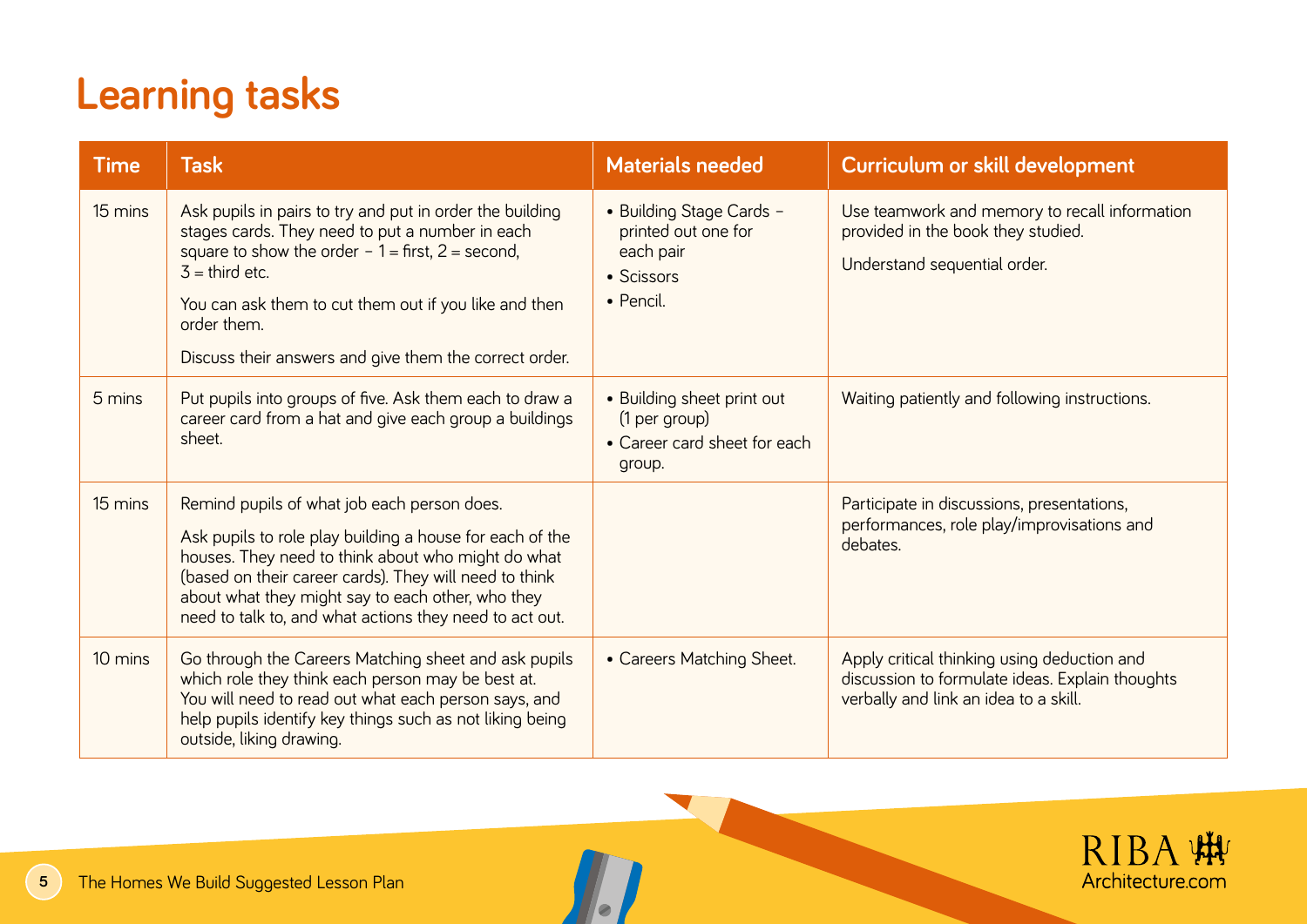#### **Building people worksheet**

**Can you match the worker to their description?** 

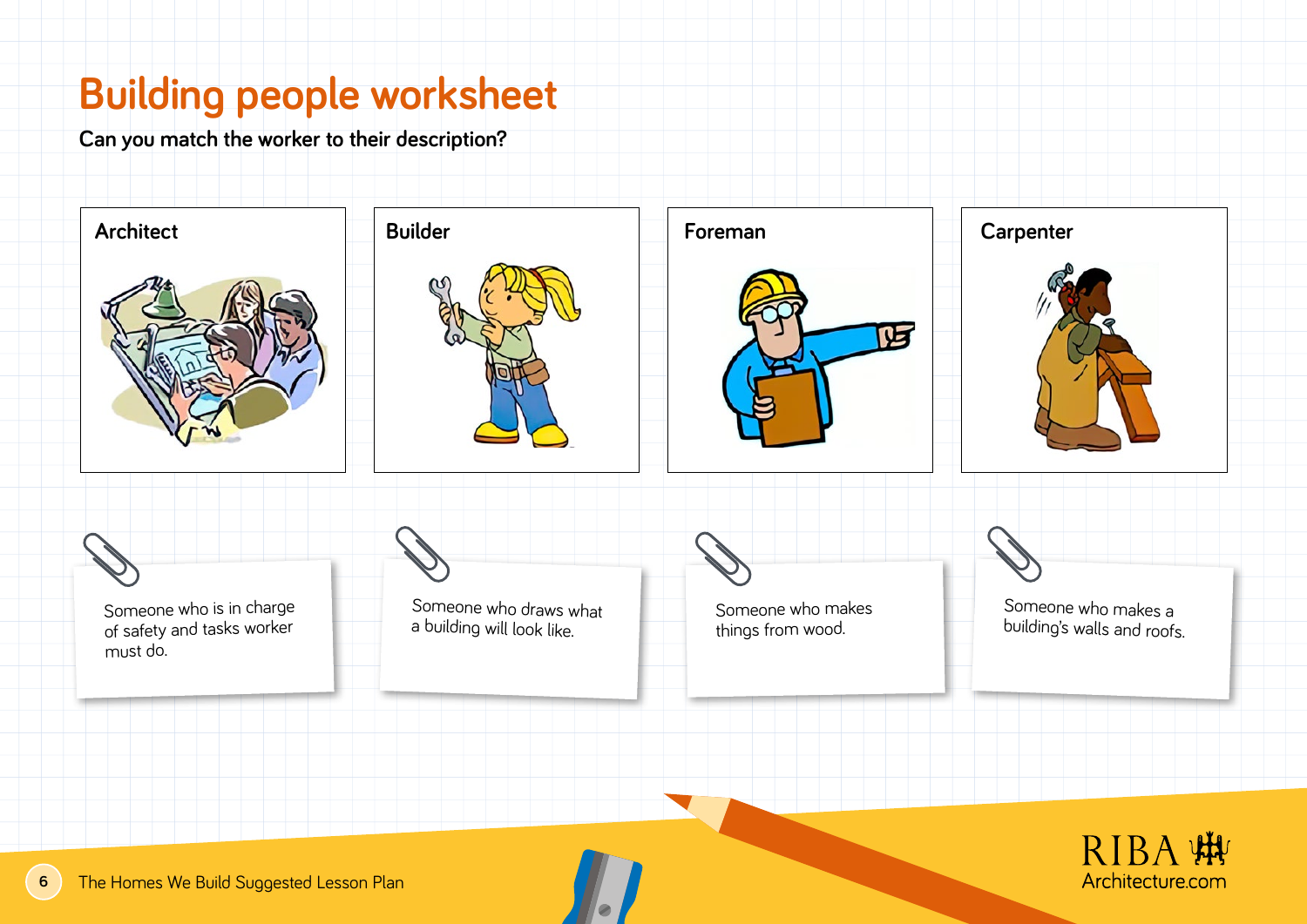## **Building stages**

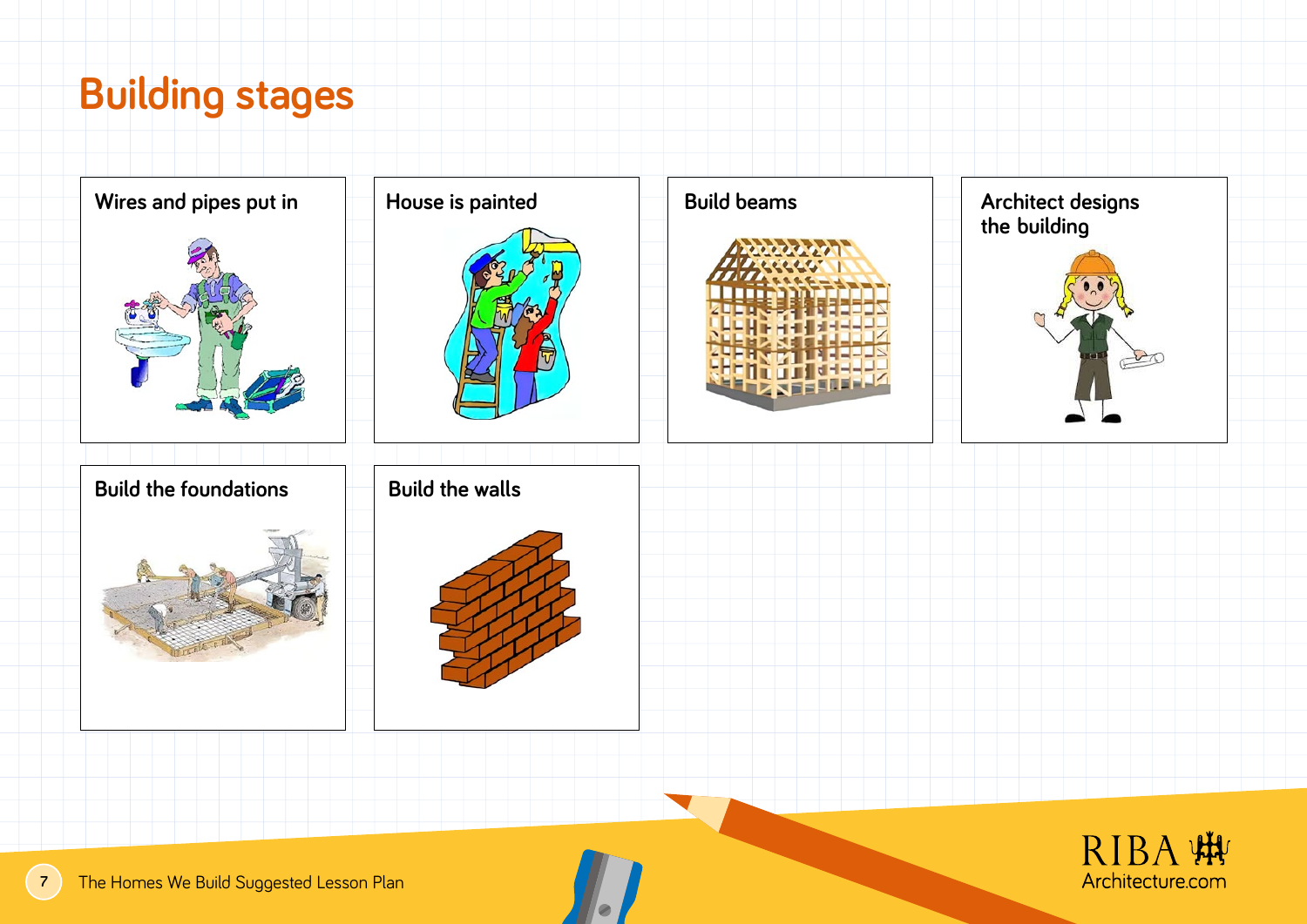# **Buildings worksheet**







RIBA :# Architecture.com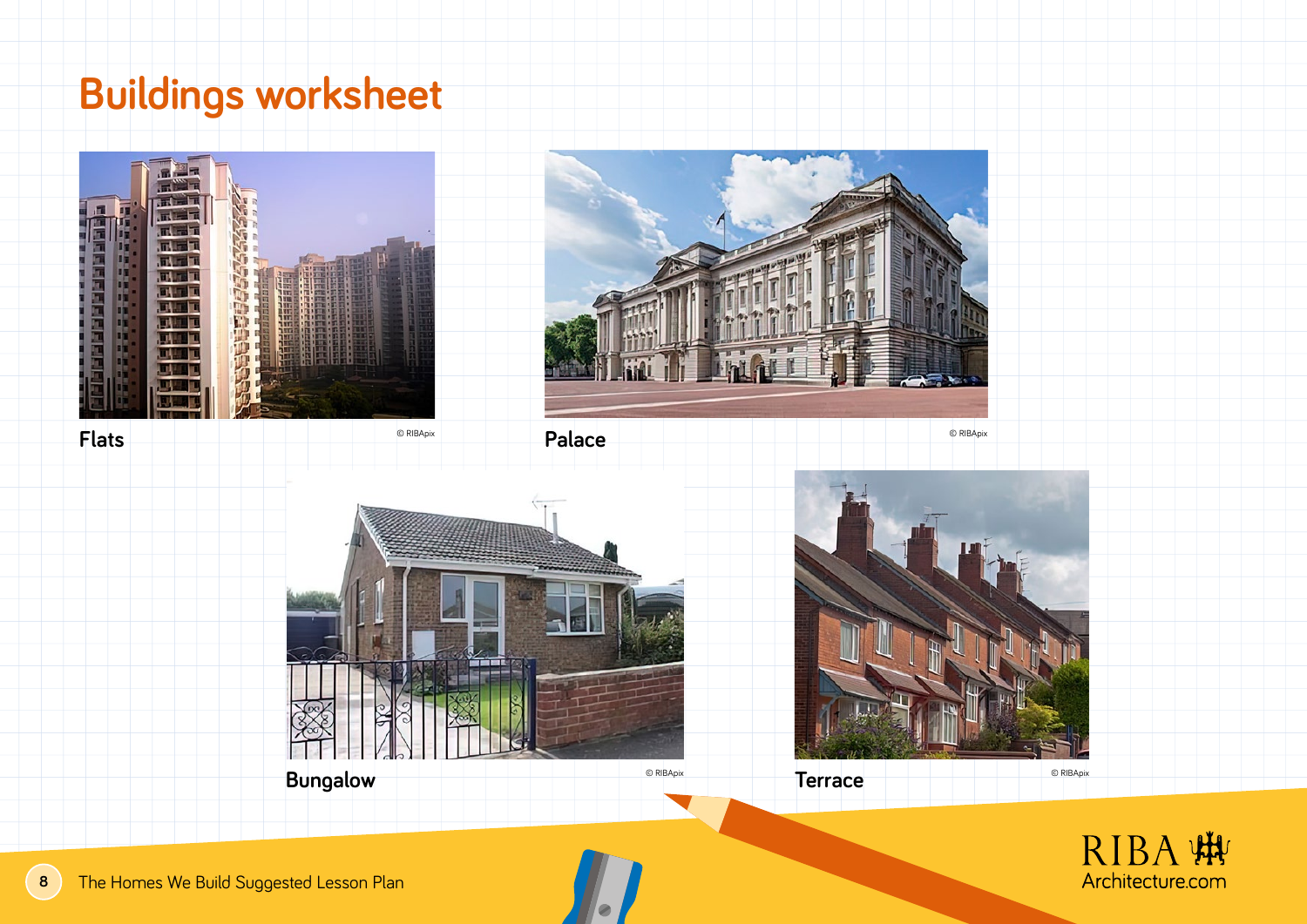#### **Career cards**

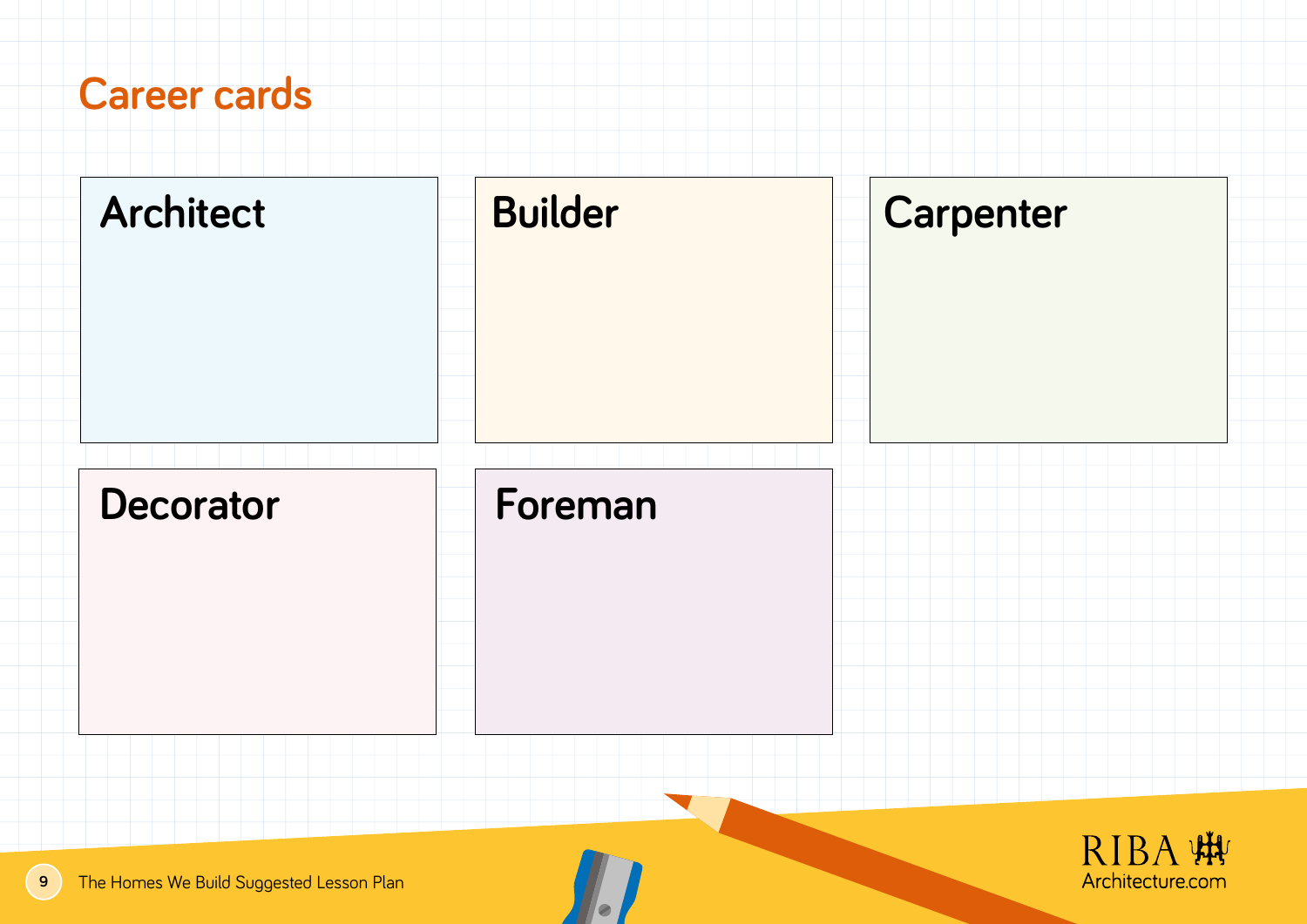### **Careers matching game**

**Which job do you think the following people might like to do when building a house?** 

Think about;

- Their likes and dislikes
- What they are good or bad at
- What a person does or needs to be good at in each job



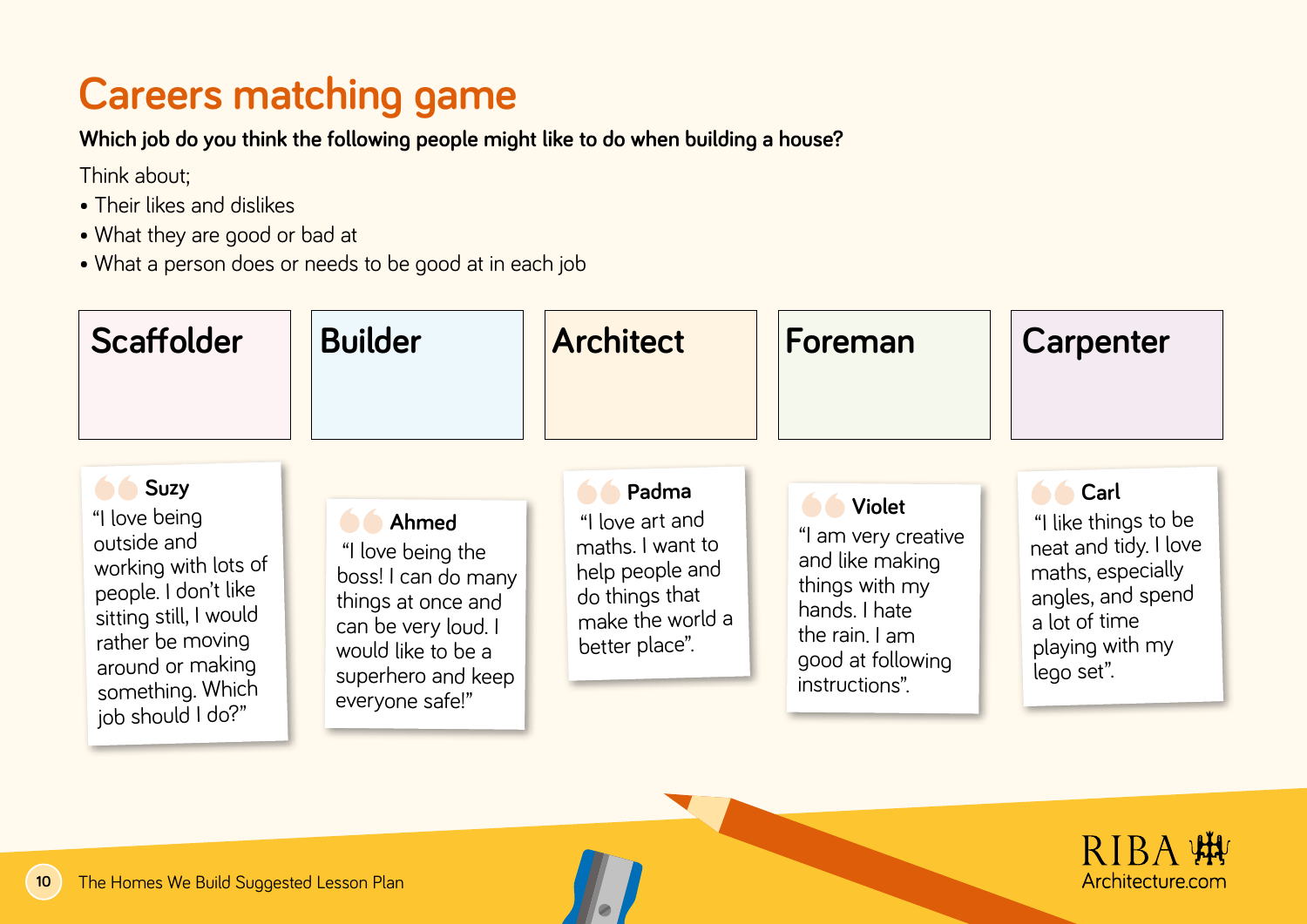# **The Homes We Build glossary**

- **Architect** Someone who designs new buildings and draws detailed plans to build from
- **Scaffolder** Someone who bolts together tubes to make platforms so that workers can reach higher floors
- **Foreman** This person keeps track of all the jobs happening each day and make sure everyone keeps safe
- **Plumber** A person who puts in pipes needed to carry water in and out of a home for heating, washing, drinking and flushing the toilet
- **Carpenter** Someone who makes things from wood like doors and stairs
- **Electrician** Someone who connects wires so that electricity flows through the home and power things like lights and TVs
- **Foundation** Parts of the building which are stuck into the ground like an anchor to help the building stay straight and support the weight
- **Recycle** Remaking a material into the same material or a different material once it has been used
- **Beam** A long, strong piece of wood or metal used to support the roof or floor of a building

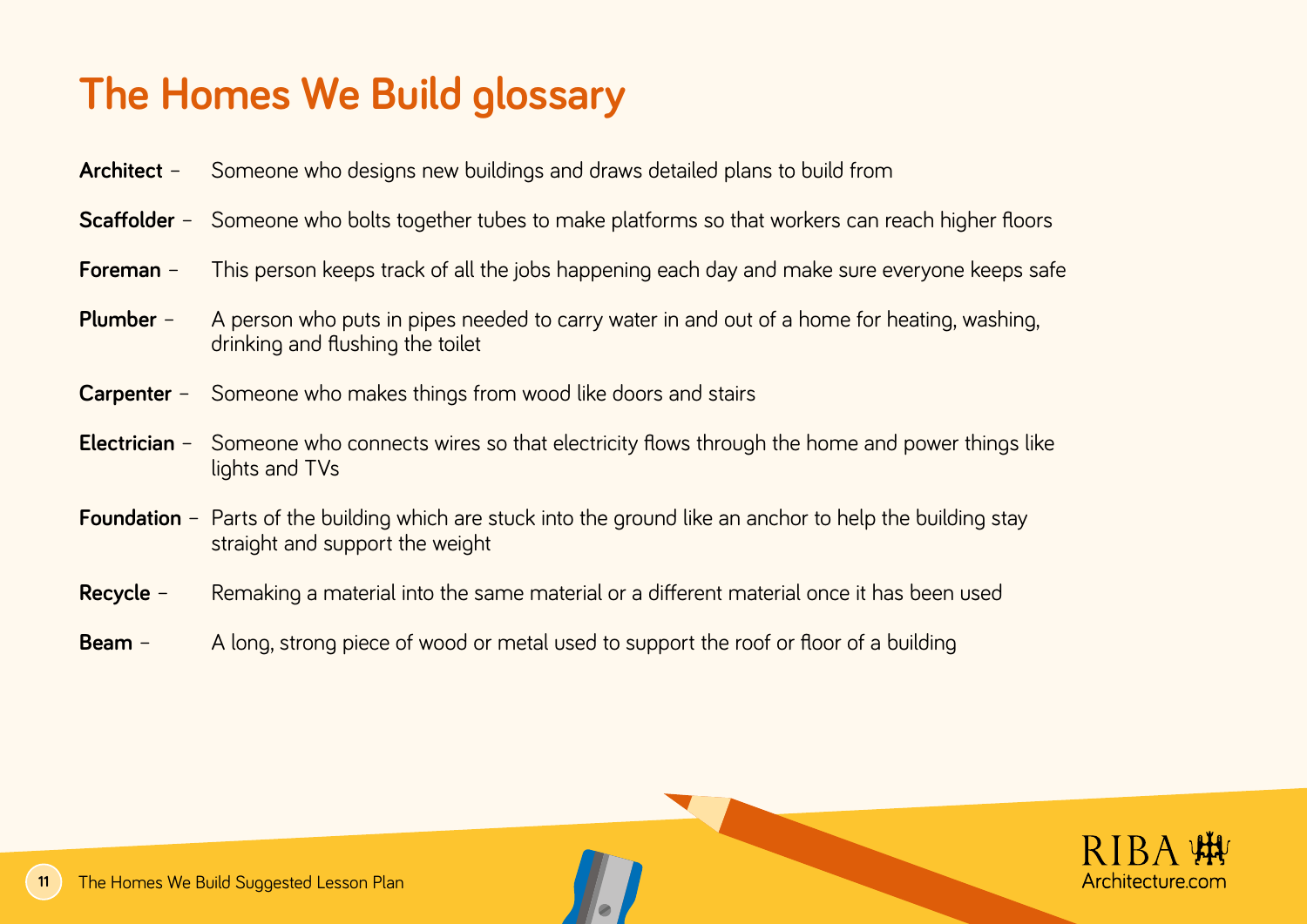#### **Review card**

| <b>Book title</b><br>THE HOMES                              |                                      |
|-------------------------------------------------------------|--------------------------------------|
| Author(s)                                                   |                                      |
| <b>Overall rating:</b>                                      | What do you think the book is about? |
| 222222                                                      |                                      |
| <b>Illustrations</b><br>272222                              |                                      |
| <b>Content</b><br>222222                                    |                                      |
| Length<br>222222                                            |                                      |
| Would you like to read it again?<br><b>YES</b><br><b>NO</b> |                                      |
| The Homes We Build Suggested Lesson Plan                    | R I B<br>Architecture.com            |

 $\mathcal{U}$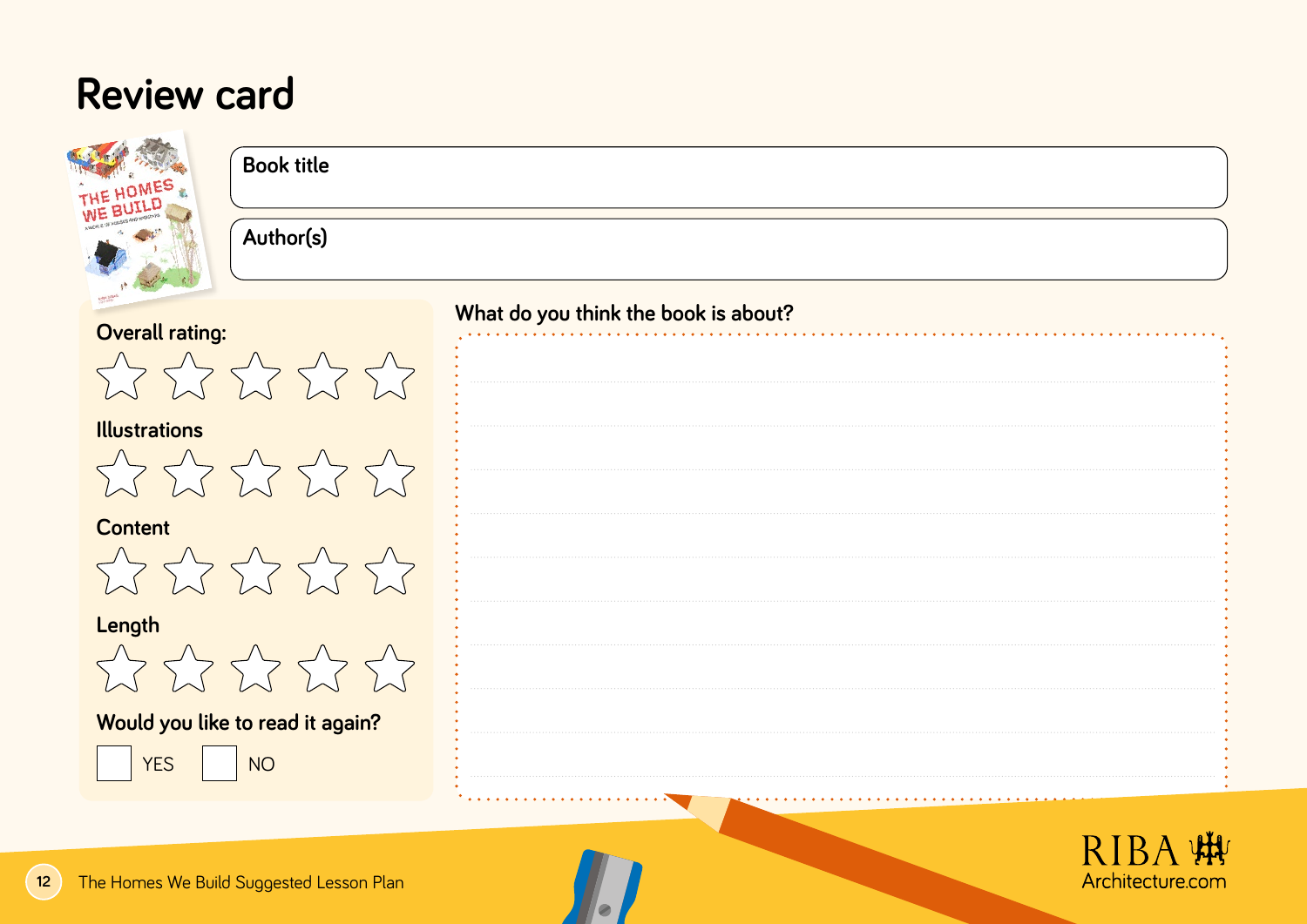#### **Review card**